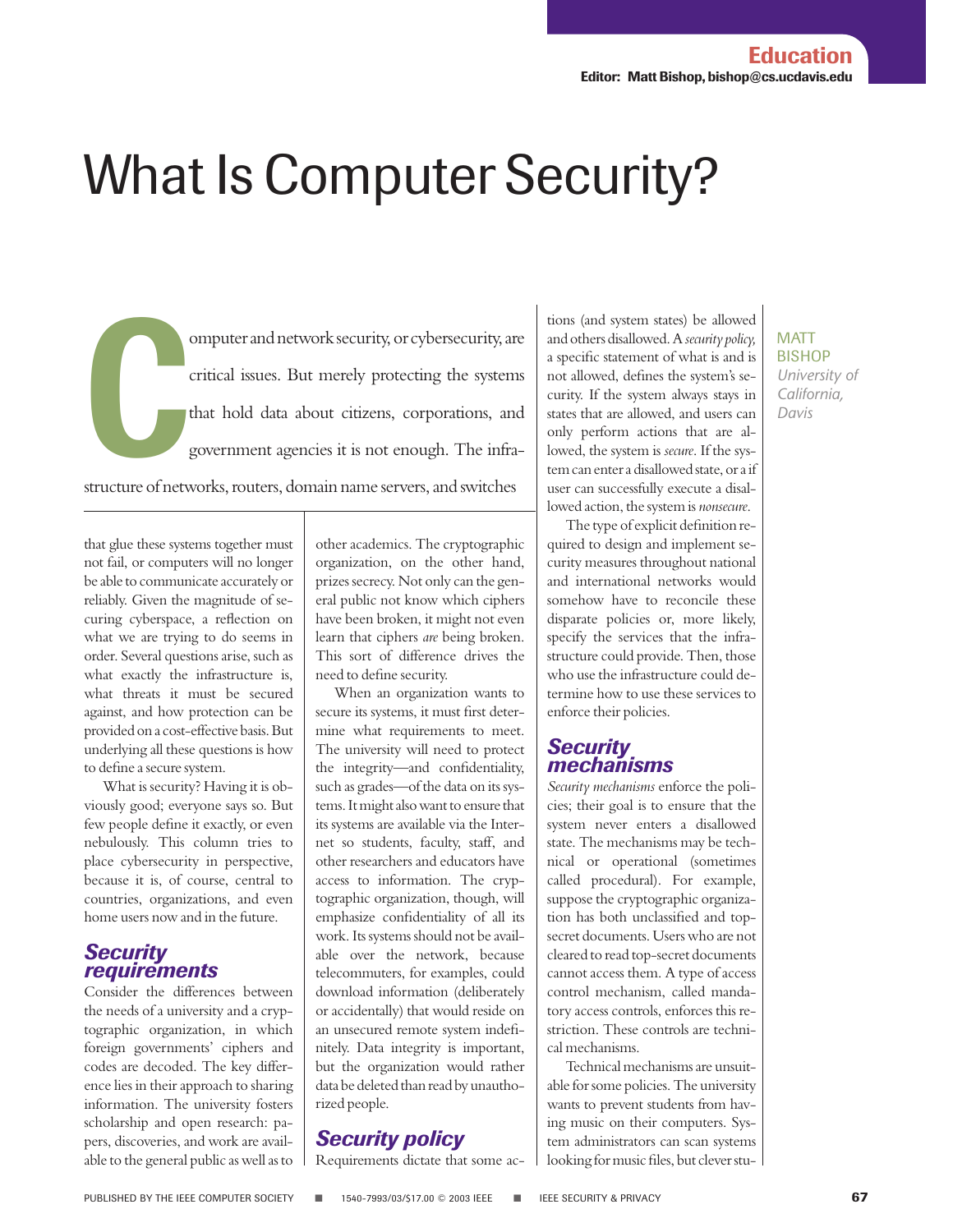

dents can encode the music files as text files. Music file scanners would not be able to determine that a text file was really an encoded music file. A procedural mechanism that forbids students from putting music files on their computers upon pain of suspension would be more appropriate than using such scanners.

Whether a system's set of mechanisms, taken as a whole, correctly implements the security policy is a question of assurance. For example, firewalls are systems that mediate network connections between a system (or set of systems on an intranet) and the Internet. The firewall can block attempts to connect to the system from the Internet. However, if the firewall software is not written correctly, the firewall might block connections that the security policy requires be blocked.

Two examples illustrate this. First, suppose the organizational policy bans the use of external peer-to-peer networks. The simplest way to enforce this policy would be to have the firewall refuse to accept messages on the relevant port. However, if the firewall is incorrectly configured, the messages will be passed on even though the policy forbids it. The protection mechanism—the firewall—is intended to enforce a security policy component. However, the mechanism is not configured properly, and so will fail in its intended task.

Second, suppose the university has a Web site for documents that are available to outside researchers. The system's security policy is that files in the Web server's data directories may be sent in reply to external requests, but no other files may be sent. The Web server program is configured to enforce this policy. Unfortunately, the server has a bug. By sending a specially crafted URL, the external request can access any file on the system. Here the mechanism fails—not because of inadequate configuration, but because of a programming error. (The ubiquitous buffer overflow error, in which the buffer is too small to hold the data copied into it, is another example of a programming error.)

## *Security assurances*

The problem of measuring how well requirements conform to needs, policy conforms to requirements, and mechanisms implement the policy is in the realm of *assurance*. Many different methodologies help evaluate assurance. The methodology can be structured as part of the software engineering process (for high-assurance systems, this is necessary): it could test the system in particular environments to see if a policy can be violated (penetration testing falls into this category). No methodology can provide absolute assurance that a system is secure, but different methods provide different degrees of security, and the methods for evaluating assurance depend not only on the system, but also on the environment in which the evaluation occurs and on the process used to specify, design, implement, and test the system.

Assurance comes into play with people, too. How well do the system administrators understand the policies that they have to implement and enforce? Do policymakers encourage people to ask questions when aspects of the policy are not clear? Are their answers consistent? Do they ask for help when they need to understand the ramifications of the technology as they plan policies? How can the company's security staff best be organized to provide the support the policies require? Most importantly, will the staff work with people who regard security as a problem to find other ways of doing their jobs? **Example 18**  $\mu$  1993 and the methodology can be a summarized by the system as security and the methodology can be a summary and the methodology can be a summary and the system as the system as the system as the system a

These questions touch on education of computer security professionals. "Education" in its broadest sense includes academic education and training. The differences between the